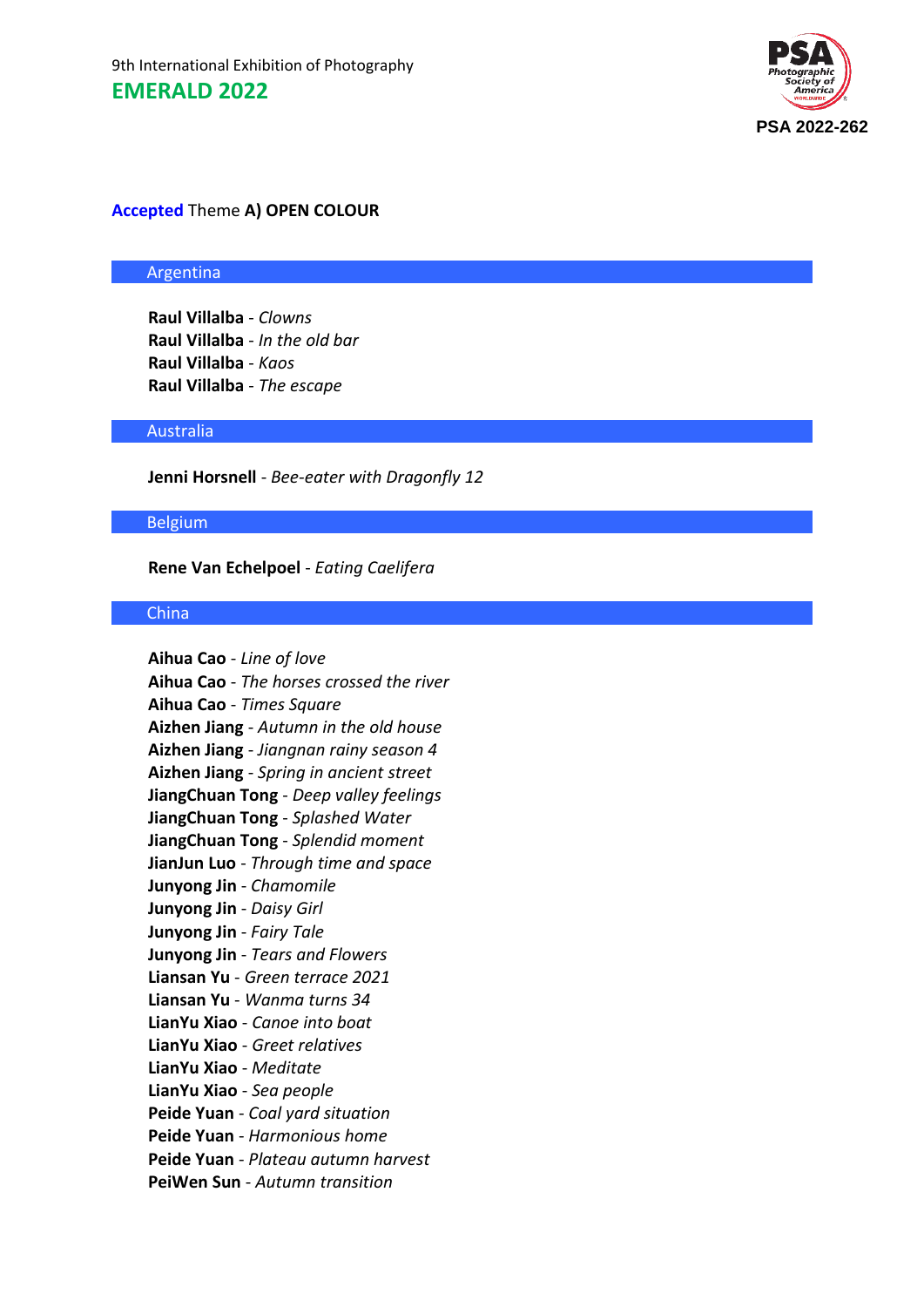9th International Exhibition of Photography **EMERALD 2022**



**PeiWen Sun** - *Chinese kung fu* **Ping Xu** - *Enchanting secret place* **Ping Xu** - *focus* **Ping Xu** - *Lop Nur* **Senliang Li** - *Langxi folk custom* **Senliang Li** - *Red mud tribe* **Senliang Li** - *Tea picking girl in the rain 034* **ShengHua Yang** - *Diaojiaolou night* **ShengHua Yang** - *Happy smiling face* **ShengHua Yang** - *Morning Flamingo* **ShengHua Yang** - *Steed flying cloud* **SHIYONG YU** - *Ballet* **SHIYONG YU** - *Dance in the wind* **SHIYONG YU** - *Sunward flowers bloom* **Weiping Chen** - *Fishing Junks At Sunset* **Weiping Chen** - *Ming Shi's idyllic scenery* **XiaoQin Chen** - *Decisive battle desert* **Willy Chen** - *Under the Sunset* **XiaoQin Chen** - *fisherman* **XiaoQin Chen** - *Kungfu* **XiYu Guo** - *goddess* **XiYu Guo** - *Out of the desert* **Yichi Wang** - *Gallop* **Yichi Wang** - *Have deep feelings* **Yichi Wang** - *Movies in the countryside* **ZhouZhou Jiang** - *Indigenous burning pot* **ZhouZhou Jiang** - *Return to the snow at dusk*

# England

**EILEEN MURRAY** - *Line of Duty* **EILEEN MURRAY** - *Mr Smooth* **EILEEN MURRAY** - *Poetry in motion* **EILEEN MURRAY** - *The Joker*

# Germany

**Manfred Kluger** - *flower power-2* **Manfred Kluger** - *springtime-2*

# Hong Kong

**Arnaldo Paulo Che** - *Charging 25* **Arnaldo Paulo Che** - *Grazing 2* **Arnaldo Paulo Che** - *Thangka Festival 1*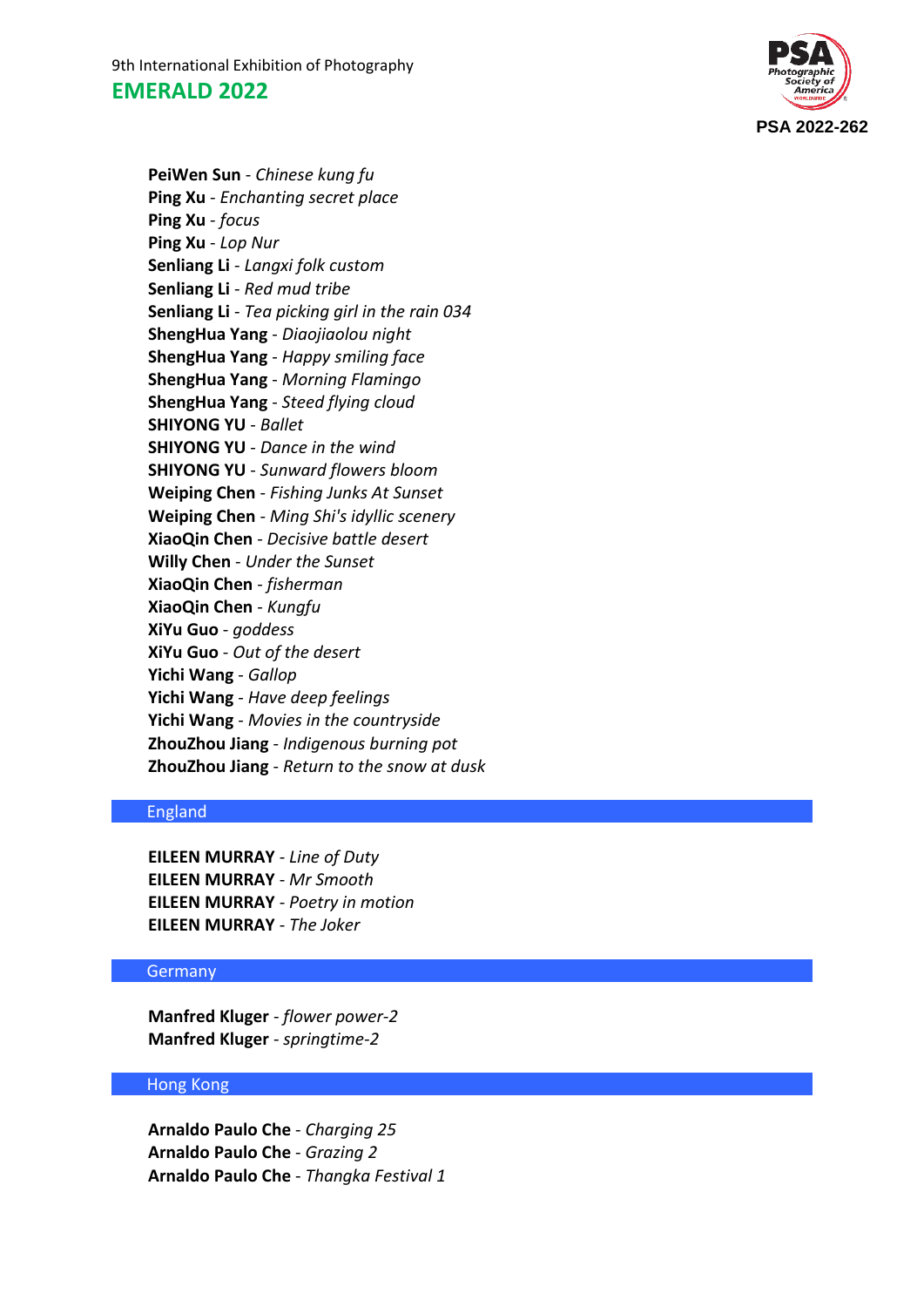9th International Exhibition of Photography **EMERALD 2022**



**Arnaldo Paulo Che** - *Walking alone 2* **H.W. CHAN** - *Belong to her world* **H.W. CHAN** - *Morning of Lake C06* **H.W. CHAN** - *Morning of swan* **H.W. CHAN** - *Park in raining C02* **Wai Yee Benny Wong** - *Iron Bird* **Wai Yee Benny Wong** - *Play soccer*

### Indonesia

**ajar setiadi** - *the flying spirit* **ajar setiadi** - *young nefertiti1*

#### Italy

**Massimo Tommi** - *Colors of Windows Tw* **Massimo Tommi** - *Puffy Snow Tw*

# **Malta**

**Gottfried Catania** - *City of Arts and Sciences 20* **Gottfried Catania** - *Two Meerkats*

### Romania

**Radu Stanese** - *Coincidentia Oppositorum*

#### Saudi Arabia

**Amani Alqahtani** - *Departure and arrival*

#### South Korea

**Chun Woo Lee** - *Conversation* **Chun Woo Lee** - *Tears of long hair girl*

# **Spain**

**Joan Gil** - *Joy with crown* **Manel Puigcerver** - *Dancer artisan* **Manel Puigcerver** - *Her dream* **Manel Puigcerver** - *Perfect jump*

### USA